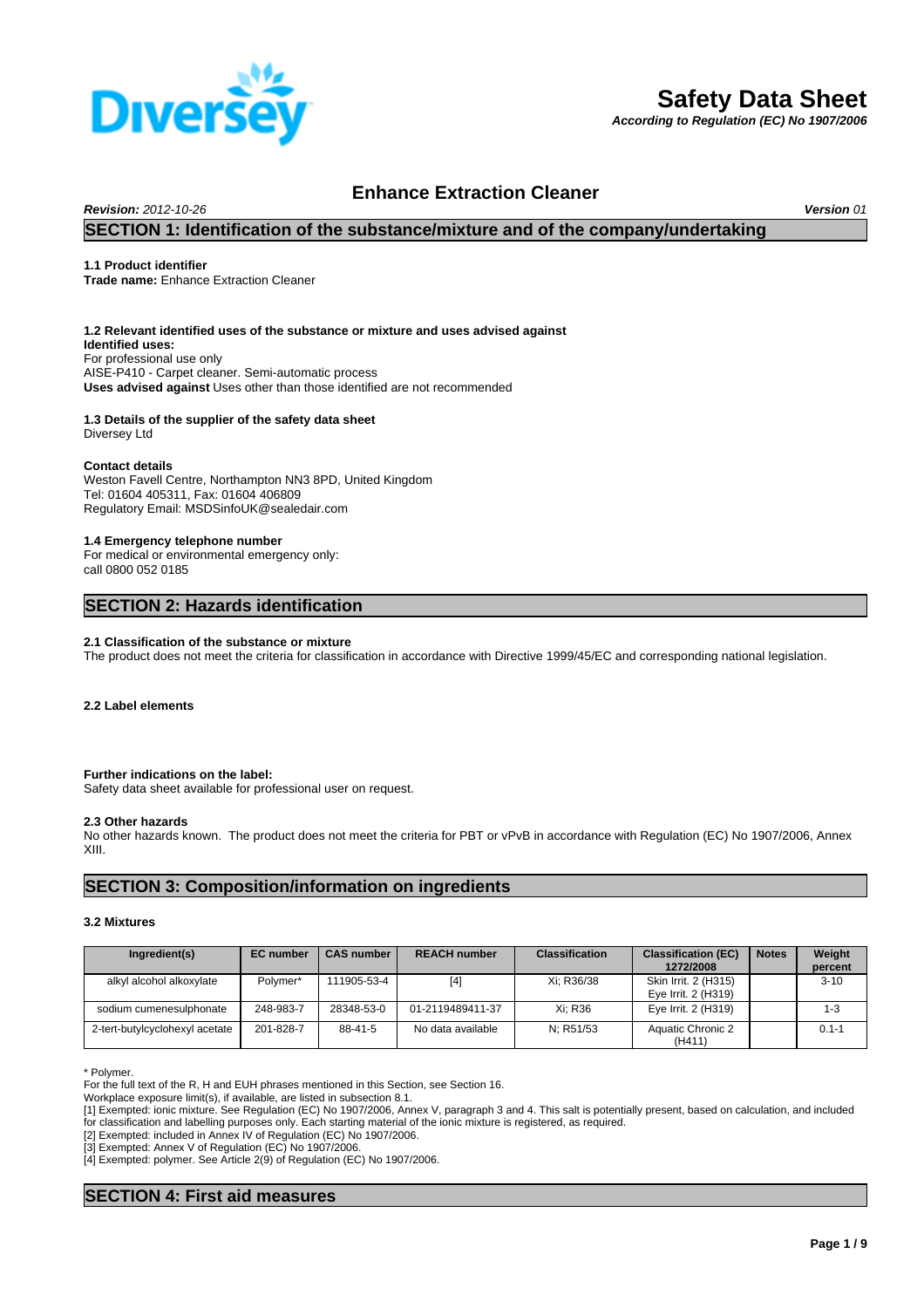| 4.1 Description of first aid measures                           |                                                                                                                                                       |
|-----------------------------------------------------------------|-------------------------------------------------------------------------------------------------------------------------------------------------------|
| <b>Inhalation</b>                                               | Remove from source of exposure. If discomfort persists, obtain medical attention.                                                                     |
| <b>Skin contact</b>                                             | Not required under normal use. Rinse with plenty of water. If irritation develops get medical<br>attention.                                           |
| Eye contact                                                     | Wash off immediately with plenty of water. Get medical attention.                                                                                     |
| Ingestion                                                       | Remove material from mouth. Immediately drink 1-2 glasses of water or milk. If large amounts<br>swallowed or symptoms develop, get medical attention. |
| Self-protection of first aider:                                 | Consider personal protective equipment as indicated in subsection 8.2.                                                                                |
| 4.2 Most important symptoms and effects, both acute and delayed |                                                                                                                                                       |
| <b>Inhalation</b>                                               | Unlikely to be irritant or harmful in normal use.                                                                                                     |
| <b>Skin contact</b>                                             | Unlikely to be irritant in normal use.                                                                                                                |
| Eye contact                                                     | Unlikely to be irritant in normal use.                                                                                                                |

#### **Ingestion** Unlikely to be harmful unless excessive amount ingested.<br> **Sensitisation** Moknown effects. No known effects.

#### **4.3 Indication of any immediate medical attention and special treatment needed**

No information available on clinical testing and medical monitoring. Specific toxicological information on substances, if available, can be found in section 11.

## **SECTION 5: Firefighting measures**

#### **5.1 Extinguishing media**

Carbon dioxide. Dry powder. Water spray jet. Fight larger fires with water spray jet or alcohol-resistant foam.

#### **5.2 Special hazards arising from the substance or mixture**

No special hazards known.

#### **5.3 Advice for firefighters**

As in any fire, wear self contained breathing apparatus and suitable protective clothing including gloves and eye/face protection.

## **SECTION 6: Accidental release measures**

#### **6.1 Personal precautions, protective equipment and emergency procedures**

No special measures required.

#### **6.2 Environmental precautions**

Do not allow to enter drainage system, surface or ground water. Dilute with plenty of water.

#### **6.3 Methods and material for containment and cleaning up**

Absorb with liquid-binding material (sand, diatomite, universal binders, sawdust).

#### **6.4 Reference to other sections**

For personal protective equipment see subsection 8.2. For disposal considerations see section 13.

## **SECTION 7: Handling and storage**

#### **7.1 Precautions for safe handling**

#### **Advice on safe handling**

Handle in accordance with good industrial hygiene and safety practice. Do not mix with other products unless advised by Diversey. For advice on general occupational hygiene see subsection 8.2. For environmental exposure controls see subsection 8.2. For incompatible materials see subsection 10.5.

#### **Prevention of fire and explosion**

No special precautions required.

#### **7.2 Conditions for safe storage, including any incompatibilities**

**Requirements for storage rooms / facilities:**

In accordance with local and national regulations.

### **Combined storage in storage rooms / facilities:**

In accordance with local and national regulations. For incompatible materials see subsection 10.5.

#### **Basic storage conditions**

Store in original container. For conditions to avoid see subsection 10.4.

#### **7.3 Specific end use(s)**

No specific advice for end use available.

## **SECTION 8: Exposure controls/personal protection**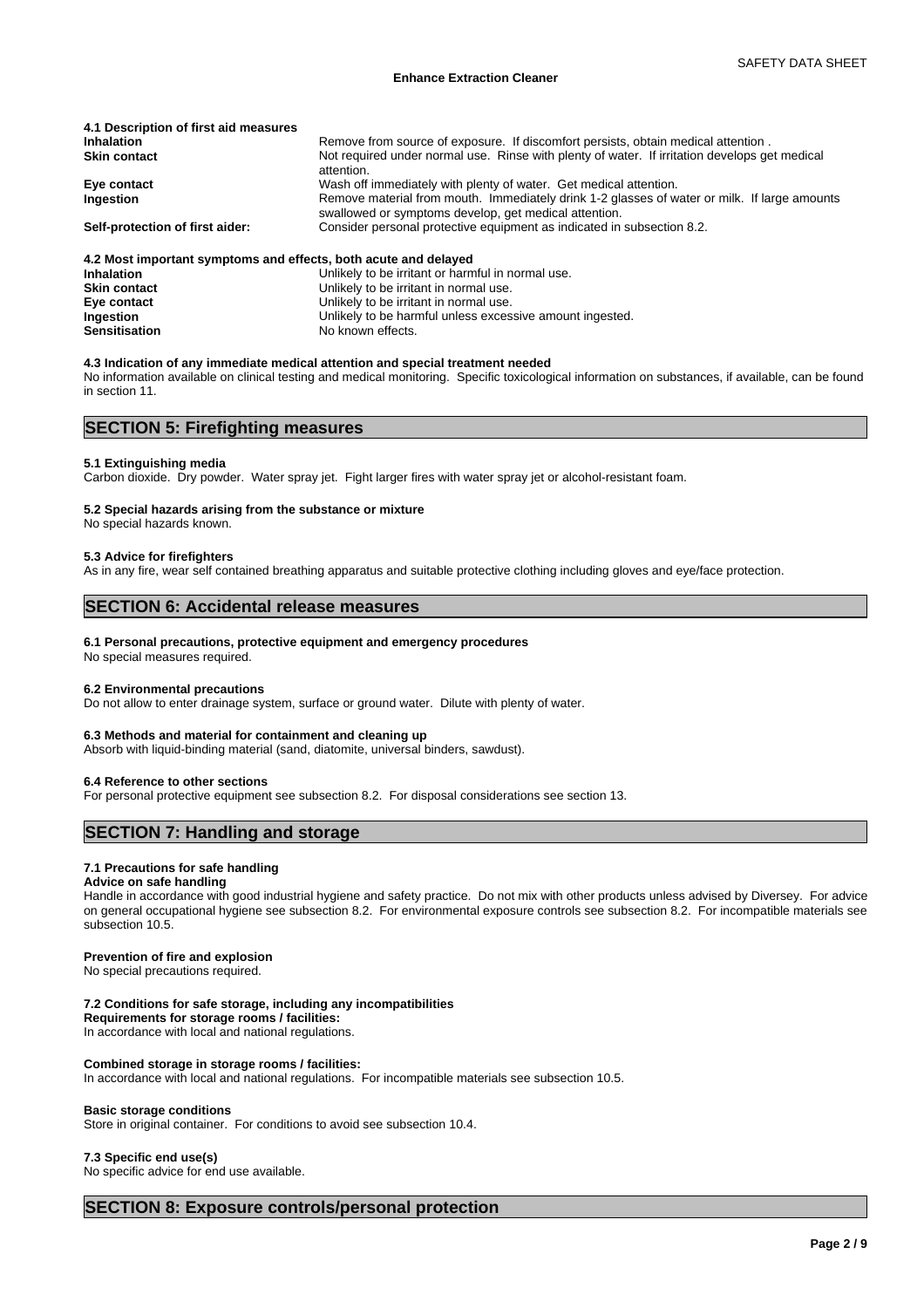### **8.1 Control parameters Workplace exposure limits**

Air limit values, if available:

Biological limit values, if available:

Recommended monitoring procedures, if available:

Additional exposure limits under the conditions of use, if available:

## **DNEL/DMEL and PNEC values**

**Human exposure** DNEL oral exposure - Consumer (mg/kg bw)

| Ingredient(s)                  | <b>Short term - Local</b><br>effects | <b>Short term - Systemic</b><br>effects | Long term - Local<br>effects | Long term - Systemic<br>effects |
|--------------------------------|--------------------------------------|-----------------------------------------|------------------------------|---------------------------------|
| alkyl alcohol alkoxylate       | No data available                    | No data available                       | No data available            | No data available               |
| sodium cumenesulphonate        | No data available                    | No data available                       | No data available            | No data available               |
| 2-tert-butylcyclohexyl acetate | No data available                    | No data available                       | No data available            | No data available               |

#### DNEL dermal exposure - Worker

| Ingredient(s)                  | <b>Short term - Local</b><br>effects | <b>Short term - Systemic</b><br>effects (mg/kg bw) | Long term - Local<br>effects | Long term - Systemic<br>effects (mg/kg bw) |
|--------------------------------|--------------------------------------|----------------------------------------------------|------------------------------|--------------------------------------------|
| alkyl alcohol alkoxylate       | No data available                    | No data available                                  | No data available            | No data available                          |
| sodium cumenesulphonate        | No data available                    | No data available                                  | No data available            | No data available                          |
| 2-tert-butylcyclohexyl acetate | No data available                    | No data available                                  | No data available            | No data available                          |

#### DNEL dermal exposure - Consumer

| Ingredient(s)                  | <b>Short term - Local</b> | <b>Short term - Systemic</b> | Long term - Local | [Long term - Systemic] |
|--------------------------------|---------------------------|------------------------------|-------------------|------------------------|
|                                | effects                   | effects (mg/kg bw)           | effects           | effects (mg/kg bw)     |
| alkvl alcohol alkoxvlate       | No data available         | No data available            | No data available | No data available      |
| sodium cumenesulphonate        | No data available         | No data available            | No data available | No data available      |
| 2-tert-butylcyclohexyl acetate | No data available         | No data available            | No data available | No data available      |

#### DNEL inhalatory exposure - Worker (mg/m<sup>3</sup>

| DNEL inhalatory exposure - Worker (mg/m <sup>3</sup> ) |                                      |                                  |                              |                                 |
|--------------------------------------------------------|--------------------------------------|----------------------------------|------------------------------|---------------------------------|
| Ingredient(s)                                          | <b>Short term - Local</b><br>effects | Short term - Systemic<br>effects | Long term - Local<br>effects | Long term - Systemic<br>effects |
| alkyl alcohol alkoxylate                               | No data available                    | No data available                | No data available            | No data available               |
| sodium cumenesulphonate                                | No data available                    | No data available                | No data available            | No data available               |
| 2-tert-butylcyclohexyl acetate                         | No data available                    | No data available                | No data available            | No data available               |

#### DNEL inhalatory exposure - Consumer (mg/m<sup>3</sup> )

| Ingredient(s)                  | <b>Short term - Local</b><br>effects | <b>Short term - Systemic</b><br>effects | Long term - Local<br>effects | Long term - Systemic  <br>effects |
|--------------------------------|--------------------------------------|-----------------------------------------|------------------------------|-----------------------------------|
| alkyl alcohol alkoxylate       | No data available                    | No data available                       | No data available            | No data available                 |
| sodium cumenesulphonate        | No data available                    | No data available                       | No data available            | No data available                 |
| 2-tert-butylcyclohexyl acetate | No data available                    | No data available                       | No data available            | No data available                 |

#### **Environmental exposure** Environmental exposure - PNEC

| Ingredient(s)                  |                   | Surface water, fresh Surface water, marine | Intermittent (mg/l) | Sewage treatment  |  |  |  |  |  |
|--------------------------------|-------------------|--------------------------------------------|---------------------|-------------------|--|--|--|--|--|
|                                | (mg/l)            | (mg/l)                                     |                     | plant (mg/l)      |  |  |  |  |  |
| alkyl alcohol alkoxylate       | No data available | No data available                          | No data available   | No data available |  |  |  |  |  |
| sodium cumenesulphonate        | No data available | No data available                          | No data available   | No data available |  |  |  |  |  |
| 2-tert-butylcyclohexyl acetate | No data available | No data available                          | No data available   | No data available |  |  |  |  |  |

Environmental exposure - PNEC, continued

| Ingredient(s)                  | Sediment, freshwater I | Sediment, marine  | Soil (mg/kg)      | Air (mg/m <sup>3</sup> ) |
|--------------------------------|------------------------|-------------------|-------------------|--------------------------|
|                                | (mg/kg)                | (mg/kg)           |                   |                          |
| alkyl alcohol alkoxylate       | No data available      | No data available | No data available | No data available        |
| sodium cumenesulphonate        | No data available      | No data available | No data available | No data available        |
| 2-tert-butylcyclohexyl acetate | No data available      | No data available | No data available | No data available        |

#### **8.2 Exposure controls**

#### **General health and safety measures**

Handle in accordance with good industrial hygiene and safety practice. Avoid contact with eyes.

*The following information applies for the uses indicated in subsection 1.2. If available, please refer to the product information sheet for application and handling instructions. Normal use conditions are assumed for this section.*

*Recommended safety measures for handling the undiluted product:*

**Appropriate engineering controls:** No special requirements under normal use conditions.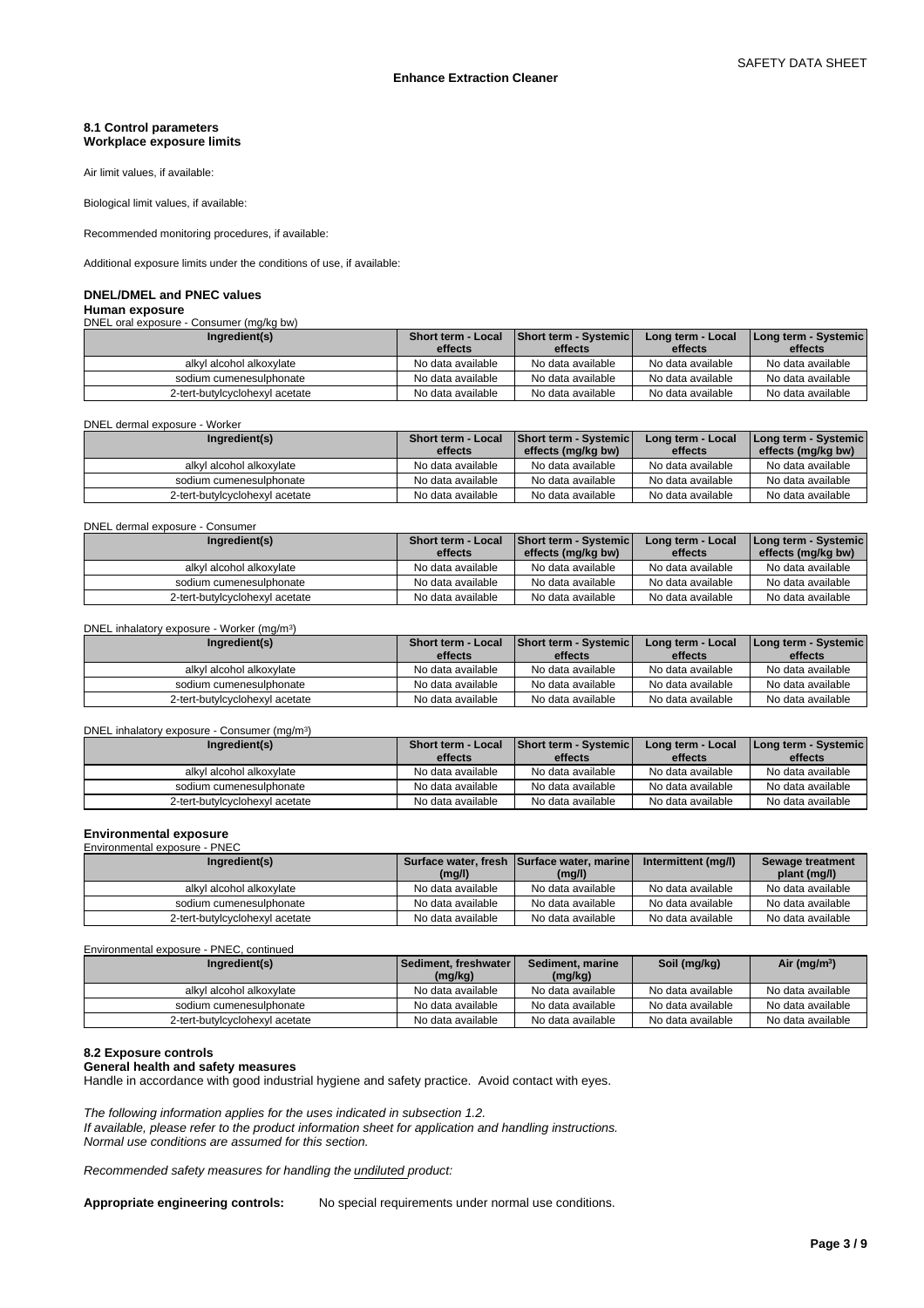#### **Enhance Extraction Cleaner**

| Appropriate organisational controls:    | No special requirements under normal use conditions.                                                                                              |
|-----------------------------------------|---------------------------------------------------------------------------------------------------------------------------------------------------|
| Personal protective equipment           |                                                                                                                                                   |
| Eye / face protection:                  | Safety glasses are not normally required. However, their use is recommended in those cases<br>where splashes may occur when handling the product. |
| Hand protection:                        | No special requirements under normal use conditions.                                                                                              |
| <b>Body protection:</b>                 | No special requirements under normal use conditions.                                                                                              |
| <b>Respiratory protection:</b>          | No special requirements under normal use conditions.                                                                                              |
| <b>Environmental exposure controls:</b> | No special requirements under normal use conditions.                                                                                              |

**SECTION 9: Physical and chemical properties**

#### **9.1 Information on basic physical and chemical properties**

*Information in this section refers to the product, unless it is specifically stated that substance data is listed*

**Method / remark**

**Odour** Slightly perfumed **Odour threshold:** Not applicable. **Physical State:** Liquid **Colour** Clear Pale Yellow **Flammability (solid, gas):** Not determined **pH:**≈8(neat) **Evaporation rate:** Not determined **Initial boiling point and boiling range (°C):** Not determined **Sustained combustion:** Not determined **Upper/lower flammability limit (%):** Not determined **Flash point (°C):** Not applicable. **Melting point/freezing point (°C):** Not determined

**Vapour pressure:** Not determined

Relative density: 1.03 g/cm<sup>3</sup> (20°C) **Vapour density:** Not determined

**Solubility in / Miscibility with Water: Fully miscible** 

**Decomposition temperature:** Not determined **Autoignition temperature:** Not determined **Oxidising properties:** Not oxidising. **Viscosity:**Not determined **Explosive properties** Not explosive.

**9.2 Other information Corrosion to metals (according to IMDG/ADR regulation):** Not determined **Surface tension (N/m):** Not determined

## **SECTION 10: Stability and reactivity**

#### **10.1 Reactivity**

No reactivity hazards known under normal storage and use conditions.

#### **10.2 Chemical stability**

Stable under normal storage and use conditions.

#### **10.3 Possibility of hazardous reactions**

No hazardous reactions known under normal storage and use conditions.

#### **10.4 Conditions to avoid**

None known under normal storage and use conditions.

#### **10.5 Incompatible materials**

None known under normal use conditions.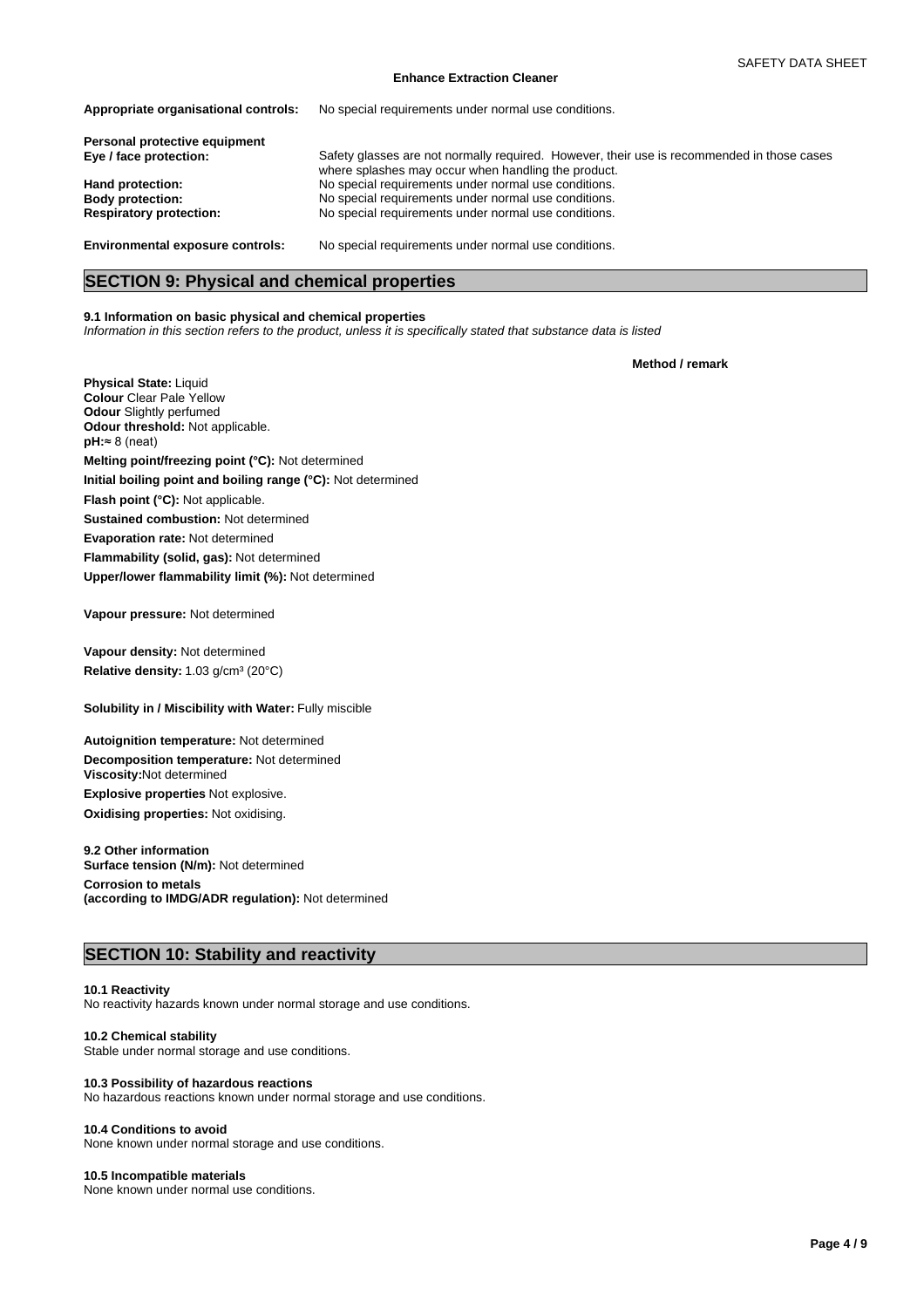#### **10.6 Hazardous decomposition products**

None known under normal storage and use conditions.

## **SECTION 11: Toxicological information**

#### **11.1 Information on toxicological effects Mixtures**

No test data is available on the mixture

Substance data, where relevant and available, are listed below.

## **Acute toxicity** Acute oral toxicity

| AGULT UIDI WAIGHY              |          |                      |                |                  |                             |
|--------------------------------|----------|----------------------|----------------|------------------|-----------------------------|
| Ingredient(s)                  | Endpoint | Value<br>(mg/kg)     | <b>Species</b> | <b>Method</b>    | <b>Exposure</b><br>time (h) |
| alkyl alcohol alkoxylate       | LD<br>50 | > 2000               | Rat            | Method not given |                             |
| sodium cumenesulphonate        | LD<br>50 | >7000                | Rat            | Method not given |                             |
| 2-tert-butylcyclohexyl acetate |          | No data<br>available |                |                  |                             |

Acute dermal toxicity

| Ingredient(s)                  | Endpoint | Value<br>(mg/kg) | <b>Species</b> | <b>Method</b>    | <b>Exposure</b><br>time (h) |
|--------------------------------|----------|------------------|----------------|------------------|-----------------------------|
| alkyl alcohol alkoxylate       |          | No data          |                |                  |                             |
|                                |          | available        |                |                  |                             |
| sodium cumenesulphonate        | LD<br>50 | > 2000           | Rabbit         | Method not given |                             |
| 2-tert-butylcyclohexyl acetate |          | No data          |                |                  |                             |
|                                |          | available        |                |                  |                             |

#### Acute inhalative toxicity

| Ingredient(s)                  | Endpoint | Value<br>(mg/l) | <b>Species</b> | <b>Method</b>    | <b>Exposure</b><br>time (h) |
|--------------------------------|----------|-----------------|----------------|------------------|-----------------------------|
|                                |          |                 |                |                  |                             |
| alkyl alcohol alkoxylate       |          | No data         |                |                  |                             |
|                                |          | available       |                |                  |                             |
| sodium cumenesulphonate        | LC       | >770            | Rat            | Method not aiven |                             |
| 2-tert-butylcyclohexyl acetate |          | No data         |                |                  |                             |
|                                |          | available       |                |                  |                             |

#### **Irritation and corrosivity**

| Skin irritation and corrosivity |                   |                |                   |                      |
|---------------------------------|-------------------|----------------|-------------------|----------------------|
| Ingredient(s)                   | Result            | <b>Species</b> | <b>Method</b>     | <b>Exposure time</b> |
| alkyl alcohol alkoxylate        | Irritant          | Rabbit         | OECD 404 (EU B.4) |                      |
| sodium cumenesulphonate         | No data available |                |                   |                      |
| 2-tert-butylcyclohexyl acetate  | No data available |                |                   |                      |

Eye irritation and corrosivity

| Ingredient(s)                  | Result            | <b>Species</b> | <b>Method</b>     | <b>Exposure time</b> |
|--------------------------------|-------------------|----------------|-------------------|----------------------|
| alkyl alcohol alkoxylate       | Irritant          | Rabbit         | OECD 405 (EU B.5) |                      |
| sodium cumenesulphonate        | Irritant          |                | Method not given  |                      |
| 2-tert-butylcyclohexyl acetate | No data available |                |                   |                      |

Respiratory tract irritation and corrosivity

| Ingredient(s)                  | Result            | <b>Species</b> | <b>Method</b> | <b>Exposure time</b> |
|--------------------------------|-------------------|----------------|---------------|----------------------|
| alkyl alcohol alkoxylate       | No data available |                |               |                      |
| sodium cumenesulphonate        | No data available |                |               |                      |
| 2-tert-butylcyclohexyl acetate | No data available |                |               |                      |

#### **Sensitisation**

| Sensitisation by skin contact  |                   |                |                                    |                          |
|--------------------------------|-------------------|----------------|------------------------------------|--------------------------|
| Ingredient(s)                  | Result            | <b>Species</b> | <b>Method</b>                      | <b>Exposure time (h)</b> |
| alkyl alcohol alkoxylate       | No data available |                |                                    |                          |
| sodium cumenesulphonate        | Not sensitising   | Guinea pig     | OECD 406 (EU B.6) /<br><b>GPMT</b> |                          |
| 2-tert-butylcyclohexyl acetate | No data available |                |                                    |                          |

Sensitisation by inhalation

| Ingredient(s)            | Result            | <b>Species</b> | <b>Method</b> | <b>Exposure time</b> |
|--------------------------|-------------------|----------------|---------------|----------------------|
| alkvl alcohol alkoxvlate | No data available |                |               |                      |
| sodium cumenesulphonate  | No data available |                |               |                      |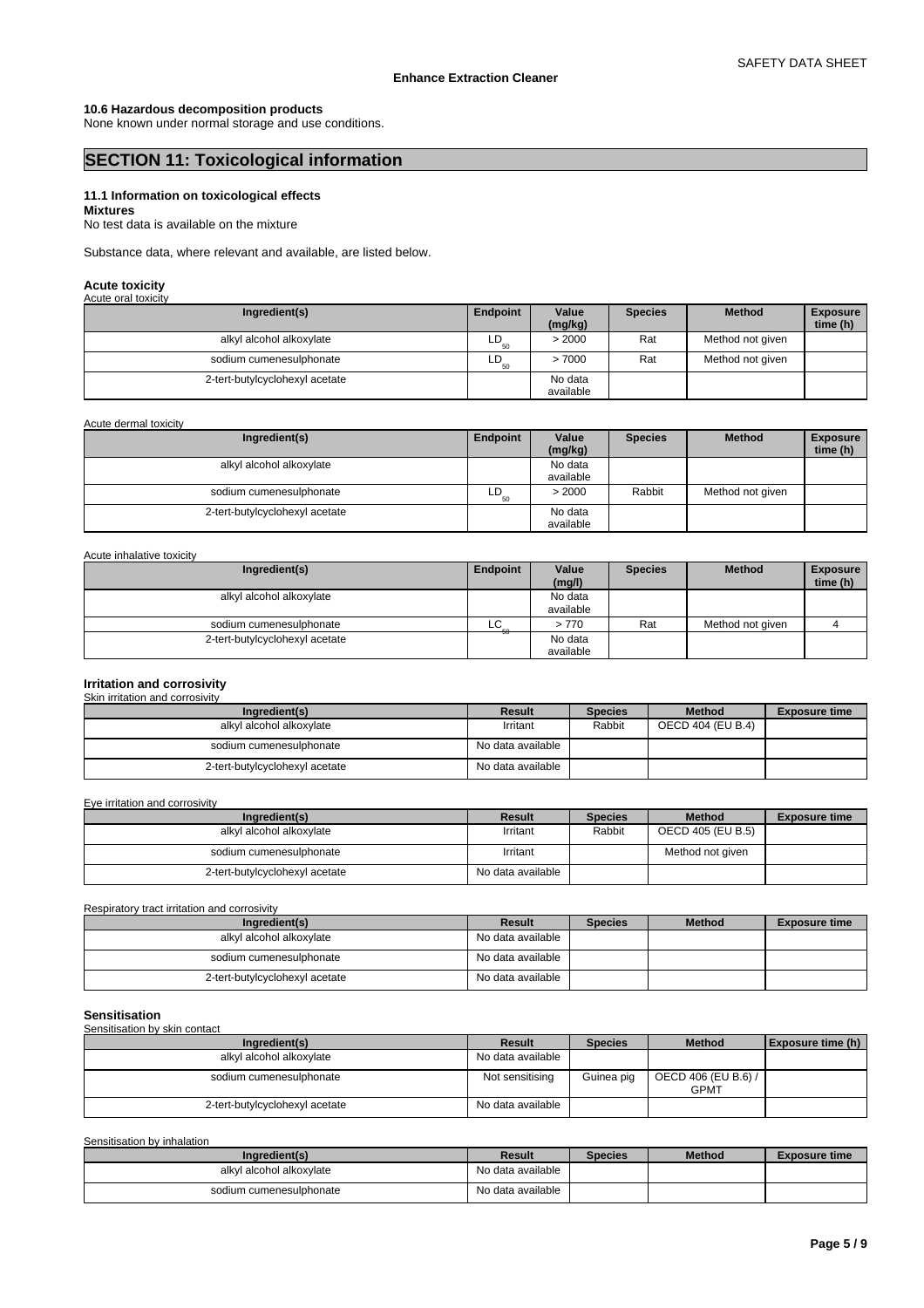### **Enhance Extraction Cleaner**

| ' acetate<br>i-butvicvciohexvi<br><br><br>. | available<br>NG<br>$\sim$<br>uaia |  |  |
|---------------------------------------------|-----------------------------------|--|--|

| <b>Repeated dose toxicity</b>          |              |                       |                |                              |                    |                                                         |
|----------------------------------------|--------------|-----------------------|----------------|------------------------------|--------------------|---------------------------------------------------------|
| Sub-acute or sub-chronic oral toxicity |              |                       |                |                              |                    |                                                         |
| Ingredient(s)                          | Endpoint     | Value<br>(mg/kg bw/d) | <b>Species</b> | <b>Method</b>                | $ time$ (days) $ $ | <b>Exposure Specific effects and organs</b><br>affected |
| alkyl alcohol alkoxylate               |              | No data<br>available  |                |                              |                    |                                                         |
| sodium cumenesulphonate                | <b>NOAEL</b> | 763 - 3534            |                | <b>OECD 408 (EU)</b><br>B.26 | 90                 |                                                         |
| 2-tert-butylcyclohexyl acetate         |              | No data<br>available  |                |                              |                    |                                                         |

#### Sub-chronic dermal toxicity

| Ingredient(s)                  | Endpoint     | Value        | <b>Species</b> | <b>Method</b> |             | <b>Exposure Specific effects and organs</b> |
|--------------------------------|--------------|--------------|----------------|---------------|-------------|---------------------------------------------|
|                                |              | (mg/kg bw/d) |                |               | time (days) | affected                                    |
| alkyl alcohol alkoxylate       |              | No data      |                |               |             |                                             |
|                                |              | available    |                |               |             |                                             |
| sodium cumenesulphonate        | <b>NOAEL</b> | 440          | Mouse          | Method not    | 90          |                                             |
|                                |              |              |                | given         |             |                                             |
| 2-tert-butylcyclohexyl acetate |              | No data      |                |               |             |                                             |
|                                |              | available    |                |               |             |                                             |

#### Sub-chronic inhalation toxicity

| Ingredient(s)                  | Endpoint | Value        | <b>Species</b> | <b>Method</b> |                    | <b>Exposure Specific effects and organs</b> |
|--------------------------------|----------|--------------|----------------|---------------|--------------------|---------------------------------------------|
|                                |          | (mg/kg bw/d) |                |               | $ time$ (days) $ $ | affected                                    |
| alkyl alcohol alkoxylate       |          | No data      |                |               |                    |                                             |
|                                |          | available    |                |               |                    |                                             |
| sodium cumenesulphonate        |          | No data      |                |               |                    |                                             |
|                                |          | available    |                |               |                    |                                             |
| 2-tert-butylcyclohexyl acetate |          | No data      |                |               |                    |                                             |
|                                |          | available    |                |               |                    |                                             |

#### Chronic toxicity

| Ingredient(s)            | <b>Exposure</b> | <b>Endpoint</b> | Value          | <b>Species</b> | <b>Method</b> | <b>Exposure</b>        | Specific effects and | Remark |
|--------------------------|-----------------|-----------------|----------------|----------------|---------------|------------------------|----------------------|--------|
|                          | route           |                 | $(mq/kg$ bw/d) |                |               | time                   | organs affected      |        |
| alkyl alcohol alkoxylate |                 |                 | No data        |                |               |                        |                      |        |
|                          |                 |                 | available      |                |               |                        |                      |        |
| sodium                   | Dermal          | <b>NOAEL</b>    | 727            | Mouse          |               | Method not 24 month(s) |                      |        |
| cumenesulphonate         |                 |                 |                |                | given         |                        |                      |        |
| 2-tert-butylcyclohexyl   |                 |                 | No data        |                |               |                        |                      |        |
| acetate                  |                 |                 | available      |                |               |                        |                      |        |

## **CMR effects (carcinogenicity, mutagenicity and toxicity for reproduction)**

Mixture data:

Based on available data, the classification criteria are not met.

Substance data, where relevant and available

| Carcinogenicity                                     |                                                        |
|-----------------------------------------------------|--------------------------------------------------------|
| Ingredient(s)                                       | <b>Effect</b>                                          |
| alkyl alcohol alkoxylate No data available          |                                                        |
| sodium<br>cumenesulphonate                          | No evidence for carcinogenicity, negative test results |
| 2-tert-butylcyclohexyl No data available<br>acetate |                                                        |

**Mutagenicity** 

| Ingredient(s)                              | <b>Result (in-vitro)</b>                            | <b>Method</b> | Result (in-vivo)                                               | <b>Method</b>         |
|--------------------------------------------|-----------------------------------------------------|---------------|----------------------------------------------------------------|-----------------------|
|                                            |                                                     | (in-vitro)    |                                                                | (in-vivo)             |
| alkyl alcohol alkoxylate No data available |                                                     |               | No data available                                              |                       |
| sodium                                     | No evidence for mutagenicity, negative test results |               | Method not No evidence for mutagenicity, negative test results | <b>OECD 474 (EUI)</b> |
| cumenesulphonate                           |                                                     | aiven         |                                                                | B.12                  |
| 2-tert-butylcyclohexyl No data available   |                                                     |               | No data available                                              |                       |
| acetate                                    |                                                     |               |                                                                |                       |

Toxicity for reproduction

| Ingredient(s)                     | Endpoint     | <b>Specific effect</b> | Value<br>$(mq/kg$ bw/d) | <b>Species</b> | <b>Method</b>         | <b>Exposure</b><br>time | <b>Remarks and other effects</b><br>reported |
|-----------------------------------|--------------|------------------------|-------------------------|----------------|-----------------------|-------------------------|----------------------------------------------|
| alkyl alcohol alkoxylate          |              |                        | No data<br>available    |                |                       |                         |                                              |
| sodium<br>cumenesulphonate        | <b>NOAEL</b> | Teratogenic effects    | >3000                   | Rat            | Non quideline<br>test |                         |                                              |
| 2-tert-butylcyclohexyl<br>acetate |              |                        | No data<br>available    |                |                       |                         |                                              |

## **Potential adverse health effects and symptoms**

Effects and symptoms related to the product, if any, are listed in subsection 4.2.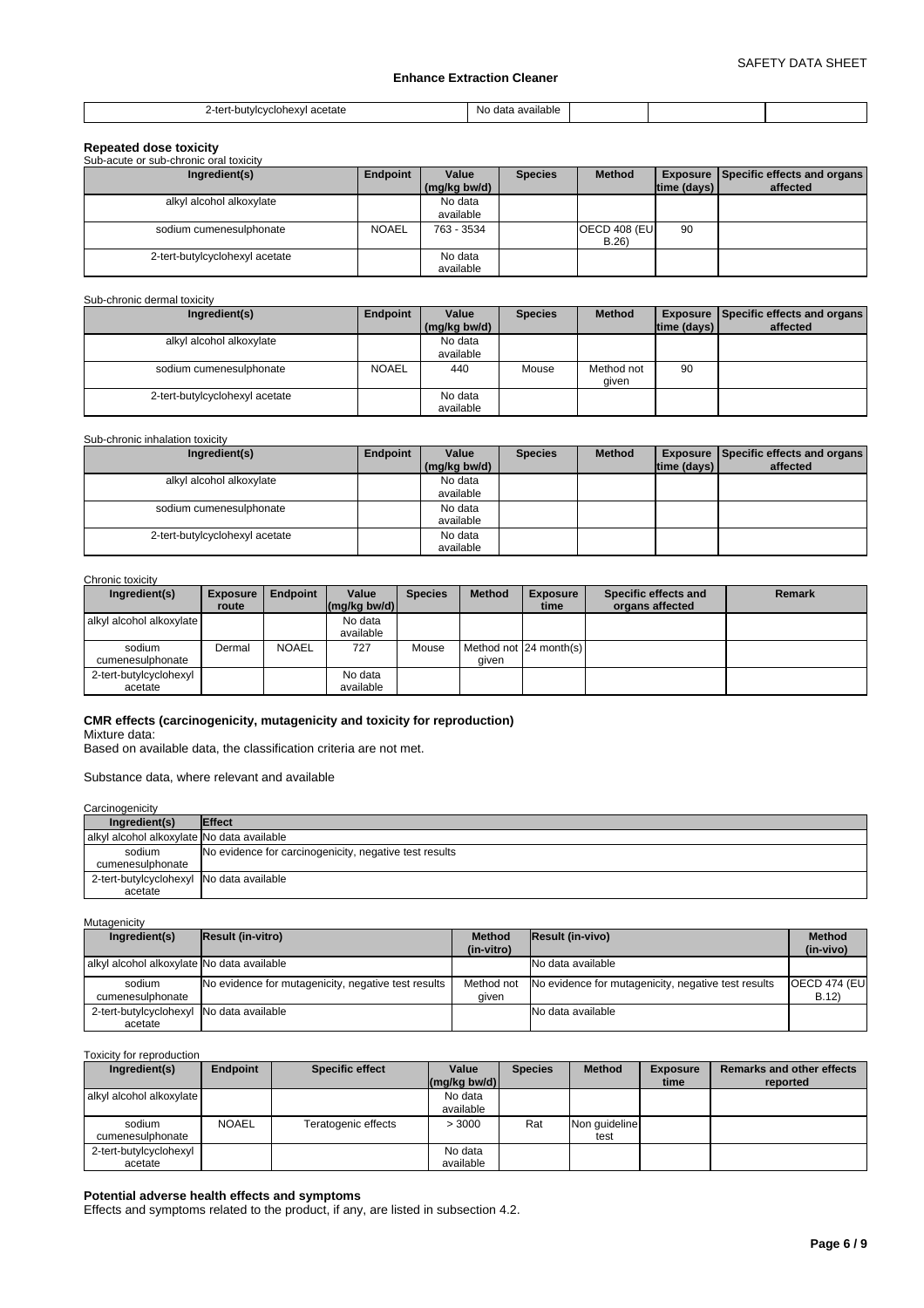## **SECTION 12: Ecological information**

#### **12.1 Toxicity** Mixtures

No test data is available on the mixture.

Substance data, where relevant and available, are listed below

# **Aquatic short-term toxicity** Aquatic short-term toxicity - fish

| <b>AQUALIC SHOLFIERRI LOXICITY - ISH</b> |          |                      |                  |                  |                             |
|------------------------------------------|----------|----------------------|------------------|------------------|-----------------------------|
| Ingredient(s)                            | Endpoint | Value<br>(mg/l)      | <b>Species</b>   | <b>Method</b>    | <b>Exposure</b><br>time (h) |
| alkyl alcohol alkoxylate                 | LC       | 1-10                 | Leuciscus idus I | Method not given | 48                          |
| sodium cumenesulphonate                  | LC       | >1000                | Fish             | EPA-OPPTS        | 96                          |
| 2-tert-butylcyclohexyl acetate           |          | No data<br>available |                  |                  |                             |

#### Aquatic short-term toxicity - crustacea

| Ingredient(s)                  | Endpoint | Value<br>(mg/l)      | <b>Species</b> | <b>Method</b>    | <b>Exposure</b><br>time (h) |
|--------------------------------|----------|----------------------|----------------|------------------|-----------------------------|
| alkvl alcohol alkoxvlate       | EC       | $-10$                | Not specified  | Method not given | 48                          |
| sodium cumenesulphonate        | EC       | >1000                | Daphnia        | EPA-OPPTS        | 48                          |
| 2-tert-butylcyclohexyl acetate |          | No data<br>available |                |                  |                             |

### Aquatic short-term toxicity - algae

| Ingredient(s)                  | Endpoint | Value<br>(mg/l)      | <b>Species</b> | <b>Method</b> | <b>Exposure</b><br>time (h) |
|--------------------------------|----------|----------------------|----------------|---------------|-----------------------------|
| alkyl alcohol alkoxylate       |          | No data<br>available |                |               |                             |
| sodium cumenesulphonate        | ЕC<br>50 | 310                  | Not specified  |               | 72<br>▵                     |
| 2-tert-butylcyclohexyl acetate |          | No data<br>available |                |               |                             |

| Aquatic short-term toxicity - marine species |          |                      |                |               |                                |
|----------------------------------------------|----------|----------------------|----------------|---------------|--------------------------------|
| Ingredient(s)                                | Endpoint | Value<br>(mg/l)      | <b>Species</b> | <b>Method</b> | <b>Exposure</b><br>time (days) |
| alkyl alcohol alkoxylate                     |          | No data<br>available |                |               |                                |
| sodium cumenesulphonate                      |          | No data<br>available |                |               |                                |
| 2-tert-butylcyclohexyl acetate               |          | No data<br>available |                |               |                                |

## Impact on sewage plants - toxicity to bacteria

| Ingredient(s)                  | Endpoint | Value<br>(mg/l)      | <b>Inoculum</b>     | <b>Method</b>       | <b>Exposure</b><br>time |
|--------------------------------|----------|----------------------|---------------------|---------------------|-------------------------|
| alkyl alcohol alkoxylate       | EC       | >1000                | Activated<br>sludae | DEV-L <sub>2</sub>  |                         |
| sodium cumenesulphonate        | ЕC       | >1000                | <b>Bacteria</b>     | OECD <sub>209</sub> | 3 hour(s)               |
| 2-tert-butylcyclohexyl acetate |          | No data<br>available |                     |                     |                         |

## **Aquatic long-term toxicity** Aquatic long-term toxicity - fish

| Ingredient(s)                  | Endpoint | Value<br>(mg/l) | <b>Species</b> | <b>Method</b> | <b>Exposure</b><br>time | <b>Effects observed</b> |
|--------------------------------|----------|-----------------|----------------|---------------|-------------------------|-------------------------|
| alkyl alcohol alkoxylate       |          | No data         |                |               |                         |                         |
|                                |          | available       |                |               |                         |                         |
| sodium cumenesulphonate        |          | No data         |                |               |                         |                         |
|                                |          | available       |                |               |                         |                         |
| 2-tert-butylcyclohexyl acetate |          | No data         |                |               |                         |                         |
|                                |          | available       |                |               |                         |                         |

#### Aquatic long-term toxicity - crustacea

| Ingredient(s)                  | Endpoint | Value<br>(mg/l)      | <b>Species</b> | <b>Method</b> | <b>Exposure</b><br>time | <b>Effects observed</b> |
|--------------------------------|----------|----------------------|----------------|---------------|-------------------------|-------------------------|
| alkyl alcohol alkoxylate       |          | No data<br>available |                |               |                         |                         |
|                                |          |                      |                |               |                         |                         |
| sodium cumenesulphonate        |          | No data<br>available |                |               |                         |                         |
| 2-tert-butylcyclohexyl acetate |          | No data<br>available |                |               |                         |                         |

Aquatic toxicity to other aquatic benthic organisms, including sediment-dwelling organisms, if available: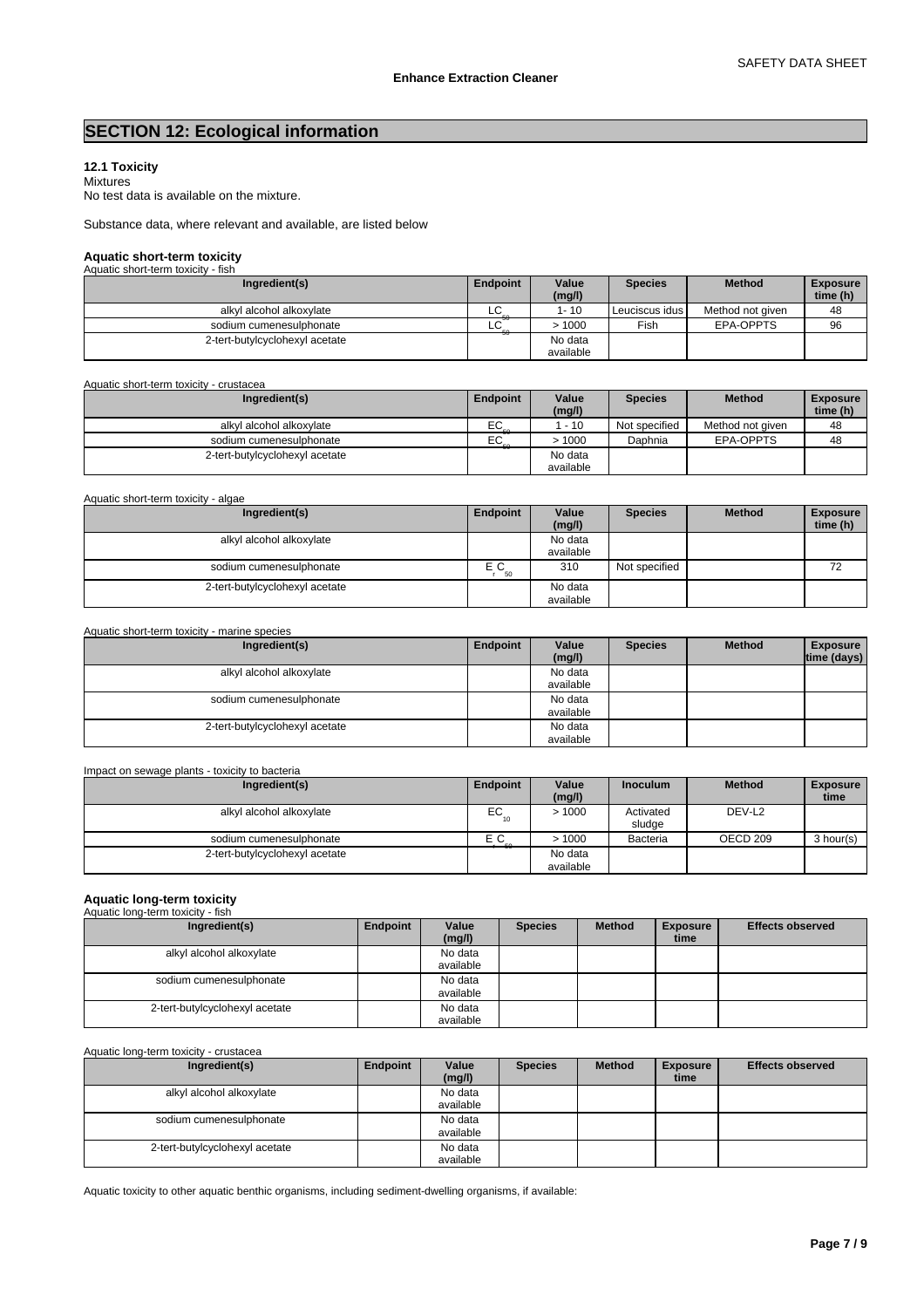#### **Terrestrial toxicity**

Terrestrial toxicity - soil invertebrates, including earthworms, if available:

Terrestrial toxicity - plants, if available:

Terrestrial toxicity - birds, if available:

Terrestrial toxicity - beneficial insects, if available:

Terrestrial toxicity - soil bacteria, if available:

#### **12.2 Persistence and degradability**

**Abiotic degradation** Abiotic degradation - photodegradation in air, if available:

Abiotic degradation - hydrolysis, if available:

Abiotic degradation - other processes, if available:

## **Biodegradation**

| Ready biodegradability - aerobic conditions |                 |                             |                       |               |                            |
|---------------------------------------------|-----------------|-----------------------------|-----------------------|---------------|----------------------------|
| Ingredient(s)                               | <b>Inoculum</b> | <b>Analytical</b><br>method | $DT_{50}$             | <b>Method</b> | Evaluation                 |
| alkyl alcohol alkoxylate                    |                 |                             | $> 60\%$ in 28 day(s) | OECD 301F     | Readily biodegradable      |
| sodium cumenesulphonate                     |                 |                             |                       |               | Not readily biodegradable. |
| 2-tert-butylcyclohexyl acetate              |                 |                             |                       |               | No data available          |

Ready biodegradability - anaerobic and marine conditions, if available:

Degradation in relevant environmental compartments, if available:

The surfactant(s) contained in this preparation complies(comply) with the biodegradability criteria as laid down in Regulation (EC) No. 648/2004 on detergents. Data to support this assertion are held at the disposal of the competent authorities of the Member States and will be made available to them, at their direct request or at the request of a detergent manufacturer.

#### **12.3 Bioaccumulative potential**

| Partition coefficient n-octanol/water (log Kow) |  |
|-------------------------------------------------|--|

| Ingredient(s)                  | Value             | <b>Method</b>    | <b>Evaluation</b>                 | Remark |
|--------------------------------|-------------------|------------------|-----------------------------------|--------|
| alkyl alcohol alkoxylate       | No data available |                  |                                   |        |
| sodium cumenesulphonate        | - 11              | Method not given | Low potential for bioaccumulation |        |
| 2-tert-butylcyclohexyl acetate | No data available |                  |                                   |        |

#### Bioconcentration factor (BCF)

| Ingredient(s)                     | Value             | <b>Species</b> | <b>Method</b> | Evaluation | Remark |  |  |  |  |
|-----------------------------------|-------------------|----------------|---------------|------------|--------|--|--|--|--|
| alkyl alcohol alkoxylate          | No data available |                |               |            |        |  |  |  |  |
| sodium<br>cumenesulphonate        | No data available |                |               |            |        |  |  |  |  |
| 2-tert-butylcyclohexyl<br>acetate | No data available |                |               |            |        |  |  |  |  |

#### **12.4 Mobility in soil**

Adsorption/Desorption to soil or sediment

| Ingredient(s)                  | Adsorption<br>coefficient<br>Log Koc | <b>Desorption</b><br>coefficient<br>Log Koc(des) | <b>Method</b> | Soil/sediment<br>type | <b>Evaluation</b> |
|--------------------------------|--------------------------------------|--------------------------------------------------|---------------|-----------------------|-------------------|
| alkyl alcohol alkoxylate       | No data available                    |                                                  |               |                       |                   |
| sodium cumenesulphonate        | I No data available I                |                                                  |               |                       |                   |
| 2-tert-butylcyclohexyl acetate | I No data available I                |                                                  |               |                       |                   |

### **12.5 Results of PBT and vPvB assessment**

Substances that fulfill the criteria for PBT/vPvB, if any, are listed in section 3.

#### **12.6 Other adverse effects**

No other adverse effects known.

## **SECTION 13: Disposal considerations**

#### **13.1 Waste treatment methods**

Waste from residues / unused products Dispose of in compliance with all Federal, state, provincial, and local laws and regulations.<br>European Waste Catalogue: 2001 30 - detergents other than those mentioned in 2001 29. **European Waste Catalogue:** 20 01 30 - detergents other than those mentioned in 20 01 29.